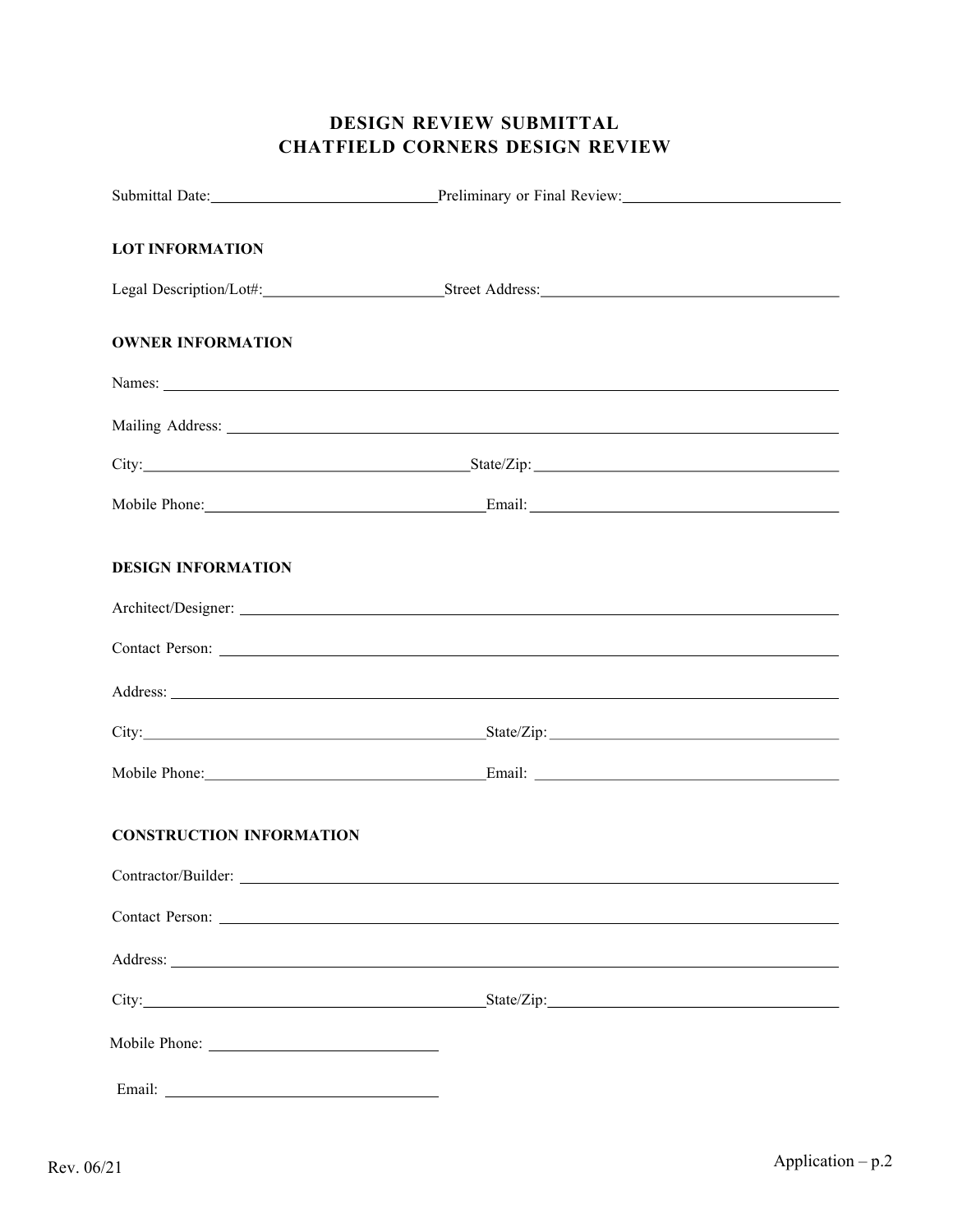### LOT INFORMATION

| Detailed Description of Submittal: Detailed Description of Submittal:                                                                                                                                                                  |                                                                                                                                                                                                                                                                                                                                                                                                                                                                                                                                                                                                                                                                                                                                                              |
|----------------------------------------------------------------------------------------------------------------------------------------------------------------------------------------------------------------------------------------|--------------------------------------------------------------------------------------------------------------------------------------------------------------------------------------------------------------------------------------------------------------------------------------------------------------------------------------------------------------------------------------------------------------------------------------------------------------------------------------------------------------------------------------------------------------------------------------------------------------------------------------------------------------------------------------------------------------------------------------------------------------|
| <u> 1989 - Johann Stoff, deutscher Stoff, der Stoff, der Stoff, der Stoff, der Stoff, der Stoff, der Stoff, der S</u>                                                                                                                  |                                                                                                                                                                                                                                                                                                                                                                                                                                                                                                                                                                                                                                                                                                                                                              |
|                                                                                                                                                                                                                                        |                                                                                                                                                                                                                                                                                                                                                                                                                                                                                                                                                                                                                                                                                                                                                              |
|                                                                                                                                                                                                                                        | Have you had soils/engineering/other tests performed on the lot? $\Box$ Yes $\Box$ No If yes, please attach copies of all reports                                                                                                                                                                                                                                                                                                                                                                                                                                                                                                                                                                                                                            |
| Does the lot have any unique features? $\square$ Yes $\square$ No                                                                                                                                                                      |                                                                                                                                                                                                                                                                                                                                                                                                                                                                                                                                                                                                                                                                                                                                                              |
|                                                                                                                                                                                                                                        |                                                                                                                                                                                                                                                                                                                                                                                                                                                                                                                                                                                                                                                                                                                                                              |
| Are there any restrictions affecting the lot? $\square$ Yes $\square$ No                                                                                                                                                               |                                                                                                                                                                                                                                                                                                                                                                                                                                                                                                                                                                                                                                                                                                                                                              |
|                                                                                                                                                                                                                                        |                                                                                                                                                                                                                                                                                                                                                                                                                                                                                                                                                                                                                                                                                                                                                              |
| <b>Design Review Fee</b> (contact Administrator to verify fee): \$0.22/square foot of heated living space                                                                                                                              |                                                                                                                                                                                                                                                                                                                                                                                                                                                                                                                                                                                                                                                                                                                                                              |
| - subject to adjustment if total square footage determined to be different                                                                                                                                                             |                                                                                                                                                                                                                                                                                                                                                                                                                                                                                                                                                                                                                                                                                                                                                              |
| Administration Fee (contact Administrator to verify fee): \$850                                                                                                                                                                        |                                                                                                                                                                                                                                                                                                                                                                                                                                                                                                                                                                                                                                                                                                                                                              |
|                                                                                                                                                                                                                                        |                                                                                                                                                                                                                                                                                                                                                                                                                                                                                                                                                                                                                                                                                                                                                              |
| Please submit this completed Design Review Submittal Form along with 1 set of plans, 1 electronic copy, your check<br>for the design review fee and the administrative fee, made payable to the Chatfield Corners Design Review Board. |                                                                                                                                                                                                                                                                                                                                                                                                                                                                                                                                                                                                                                                                                                                                                              |
| been granted regardless of the status of this application.                                                                                                                                                                             | NOTE: Variances from the Chatfield Corners Design Guidelines will NOT be considered by the Design Review Board<br>("DRB") with this application (regardless of their inclusion in any plans or drawings). All variances must be requested<br>by submission to the DRB of the Variance Request Form. In accordance with Section 6.4 of the Declaration of Covenants,<br>Conditions, Restrictions, and Easements for Chatfield Corners, DRB approval of this application, if granted, does NOT apply<br>to any item requiring a variance. Each variance request requires individual approval of the DRB in writing to be effective.<br>Unless and until separately requested via the Variance Request Form and approved in writing by the DRB, no variance has |
| By mail/delivery:                                                                                                                                                                                                                      | <b>Electronically:</b>                                                                                                                                                                                                                                                                                                                                                                                                                                                                                                                                                                                                                                                                                                                                       |
| Marchetti & Weaver, LLC                                                                                                                                                                                                                | lmayer@lksmdesign.com                                                                                                                                                                                                                                                                                                                                                                                                                                                                                                                                                                                                                                                                                                                                        |
| 28 Second Street, Ste 213                                                                                                                                                                                                              | Leah Mayer                                                                                                                                                                                                                                                                                                                                                                                                                                                                                                                                                                                                                                                                                                                                                   |
| Edwards, CO 81632                                                                                                                                                                                                                      | 970-376-6623                                                                                                                                                                                                                                                                                                                                                                                                                                                                                                                                                                                                                                                                                                                                                 |
|                                                                                                                                                                                                                                        |                                                                                                                                                                                                                                                                                                                                                                                                                                                                                                                                                                                                                                                                                                                                                              |
| <b>Office Use Only</b><br>Date Received: Review Date                                                                                                                                                                                   |                                                                                                                                                                                                                                                                                                                                                                                                                                                                                                                                                                                                                                                                                                                                                              |
|                                                                                                                                                                                                                                        | Owner Notified <b>Example 2018</b> Fees Received:                                                                                                                                                                                                                                                                                                                                                                                                                                                                                                                                                                                                                                                                                                            |
|                                                                                                                                                                                                                                        |                                                                                                                                                                                                                                                                                                                                                                                                                                                                                                                                                                                                                                                                                                                                                              |

Legal Description/Lot#: Street Address: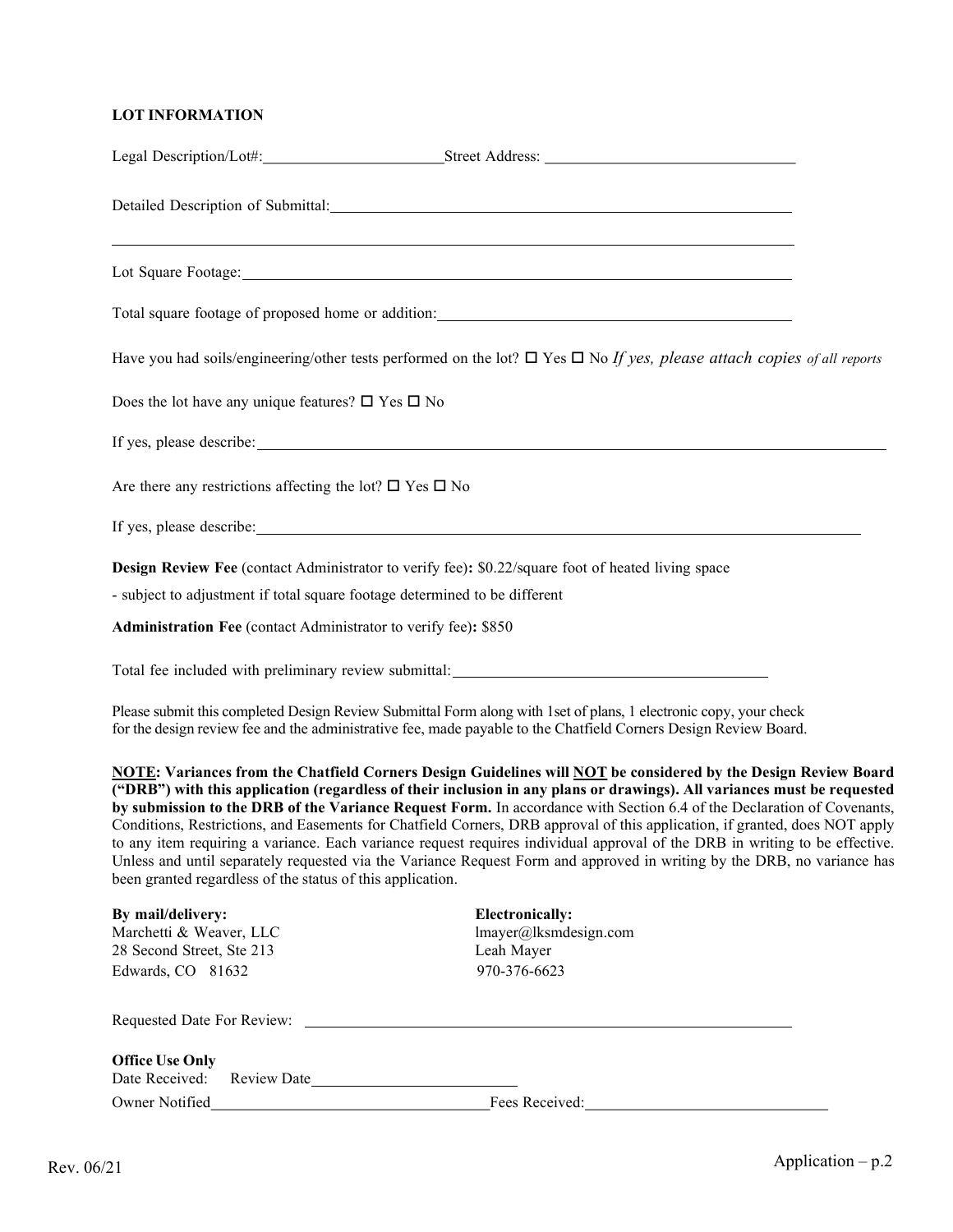### PRELIMINARY PLAN REVIEW CHECKLIST

The following checklists are supplied to help you prepare your submittal. Any additional information that you feel helps to clarify or explain your submittal should also be included.

#### SITE SURVEY

- Scale:  $1" = 20'-0"$
- Site contours
- Easements and Setbacks
- Existing natural site features
- Existing Utilities

#### SITE PLAN\*\*\*

- Scale:  $1" = 10' 0"$ , minimum
- North Arrow
- Tide Block, including Lot/Block/Filing, name of project, owner, date
- **Building Location**
- Line of proposed roof overhangs
- Property Lines
- Setbacks and Easements Natural Site Topography
- Proposed Topography
- **Existing natural site features**
- Outdoor mechanical equipment locations
- Trash container enclosures
- Proposed ridge line height or top of parapet
- Finished floor elevations
- Existing and proposed grade elevations at all building corners
- Proposed walks, driveways, and parking areas
- Total Lot Coverage; must not exceed 30%
- Utility locations and Meter locations
- Bearings and distances to the property lines

### FLOOR PLANS

- Scale:  $1/8$ " =  $1'-0$ ", minimum
- North Arrow
- Title Block
- All Exterior Dimensions
- Door and window openings and locations
- Walls, partitions, and stairways
- Decks, porches, and balconies
- Floor area calculations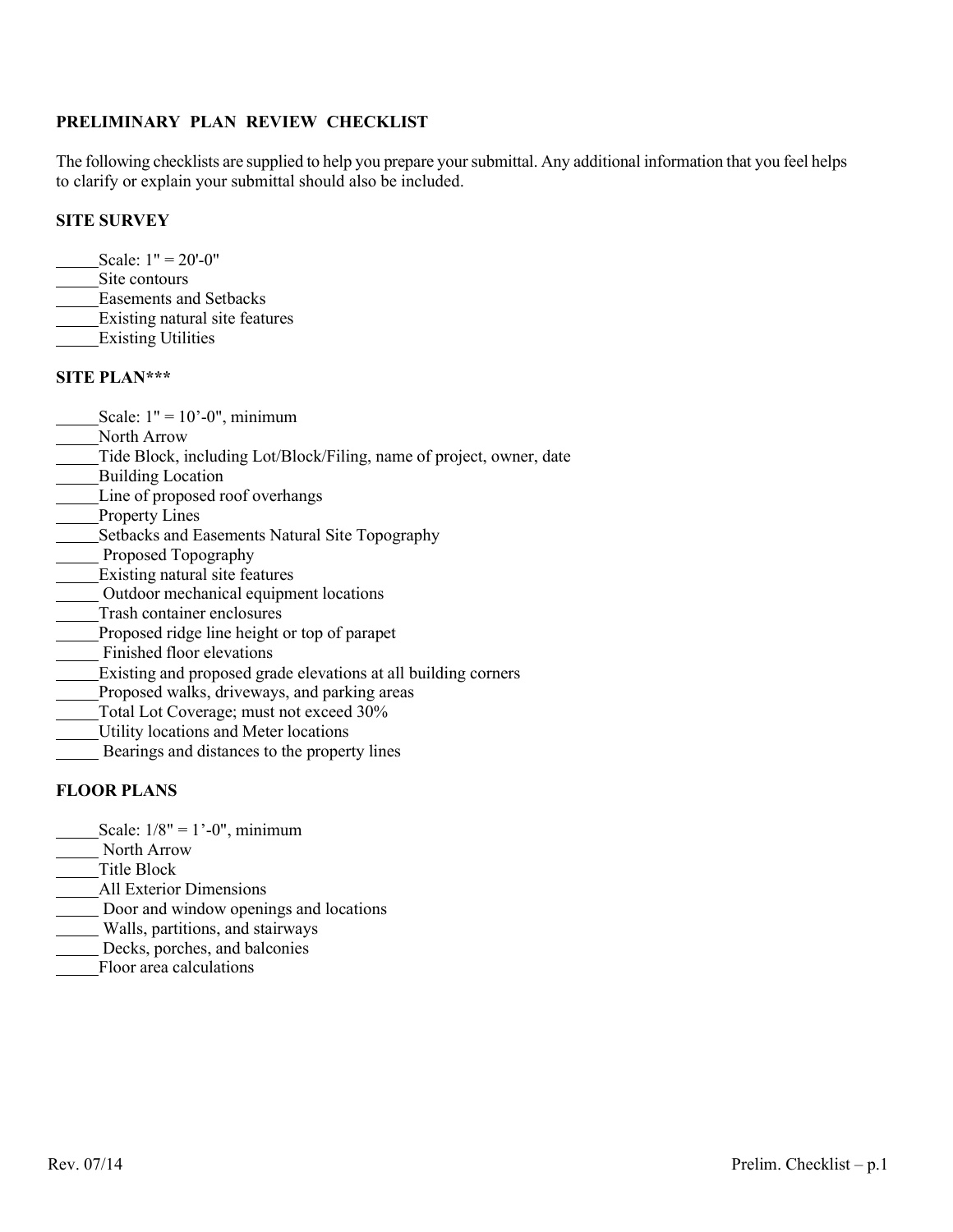## ELEVATIONS

- Scale  $1/8$ " = 1'-0", minimum
- Title Block
- Elevation of each exterior view
- Door and window locations
- Roof material and slope
- **Exterior siding materials**
- **Chimney**
- Railings
- Skylight locations
- **Building height**
- Finish floor elevation
- Proposed and existing grade
- General material notes

## LANDSCAPE PLAN\*\*\*

- Scale  $1" = 10' 0"$
- North Arrow
- Title Block
- **Building Location**
- Proposed roof overhangs
- **Proposed contours**
- Driveway, walks, terraces, and decks with materials listed
- Location of all plants, trees, sod, seeded areas, etc.
- Location of fences

## NON-DRAWING ITEMS

Application Form

Color Board, showing all exterior materials and colors

\*\*\* Site and Landscape Plans may be combined on one sheet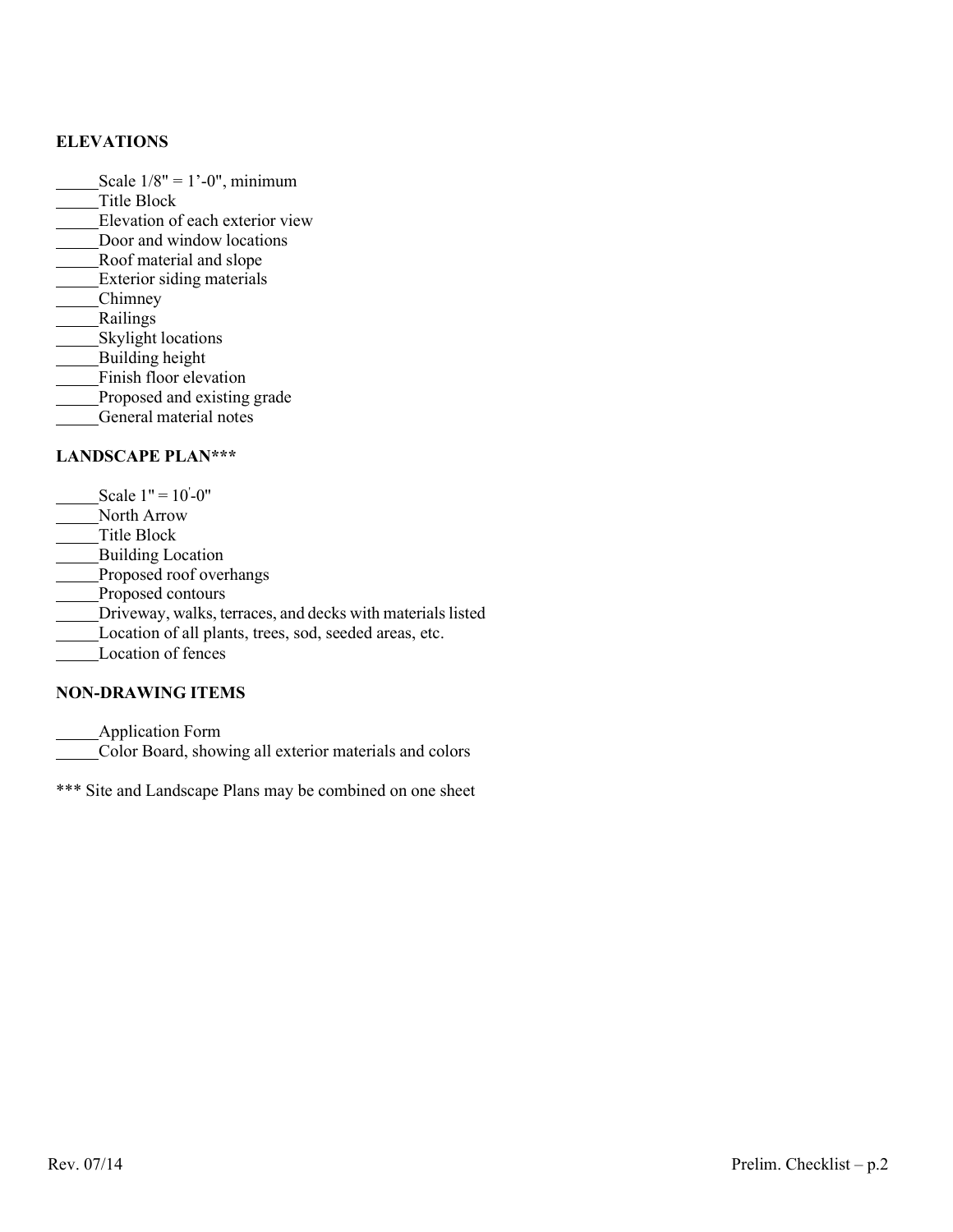#### FINAL PLAN REVIEW CHECKLIST

The following checklists are supplied to help you prepare your submittal. Any additional information that you feel helps to clarify or explain your submittal should also be included.

#### SITE SURVEY

- Scale:  $1" = 20'$ -0"
- Site contours
- Easements and Setbacks
- Existing natural site features
- Existing Utilities

#### SITE PLAN\*\*\*

- Scale:  $1" = 10'-0"$ , minimum
- North Arrow
- Title Block, including Lot/Block/Filing, name of project, owner, date
- **Building Location**
- Line of proposed roof overhangs
- Property Lines
- Setbacks and Easements
- Natural Site Topography
- **Proposed Topography**
- Existing natural site features
- Outdoor mechanical equipment locations
- Trash container enclosures
- Proposed ridge line height or top of parapet
- Finished floor elevations
- Existing and proposed grade elevations at all building corners
- Proposed walks, driveways, and parking areas
- Total Lot Coverage; must not exceed 30%
- Utility locations and Meter locations
- Bearings and distances to the property lines

#### FLOOR & ROOF PLANS

- Scale:  $1/4$ " =  $1'-0$ ", minimum
- North Arrow
- Title Block
- All Exterior Dimensions
- Door and window openings, locations and sizes
- Walls, partitions, and stairways
- Line of proposed roof overhangs
- Meter Locations
- Decks, porches, balconies, terraces, with materials noted
- Trash enclosures
- Location of heating/cooling units
- Floor area calculations